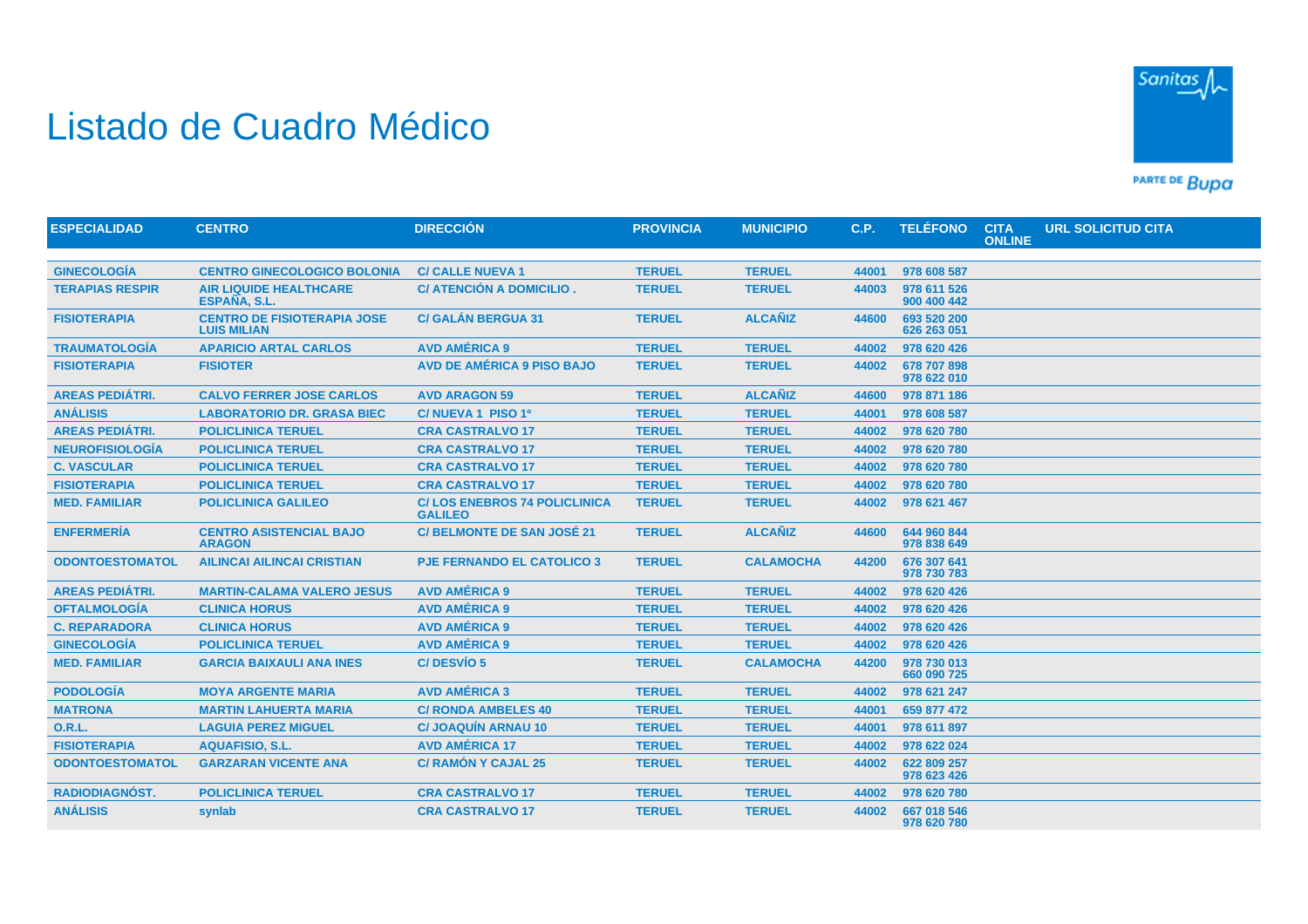| <b>OFTALMOLOGIA</b>    | <b>POLICLINICA TERUEL</b>                              | <b>CRA CASTRALVO 17</b>                                 | <b>TERUEL</b> | <b>TERUEL</b>    |       | 44002 978 620 780          |
|------------------------|--------------------------------------------------------|---------------------------------------------------------|---------------|------------------|-------|----------------------------|
| <b>RADIODIAGNÓST.</b>  | <b>POLICLINICA GALILEO</b>                             | <b>C/LOS ENEBROS 74 POLICLINICA</b><br><b>GALILEO</b>   | <b>TERUEL</b> | <b>TERUEL</b>    | 44002 | 978 621 467                |
| <b>TRAUMATOLOGÍA</b>   | <b>POLICLINICA GALILEO</b>                             | <b>C/LOS ENEBROS 74 POLICLINICA</b><br><b>GALILEO</b>   | <b>TERUEL</b> | <b>TERUEL</b>    | 44002 | 978 621 467                |
| <b>OFTALMOLOGÍA</b>    | <b>CABELLO MIGUEL CONCEPCION</b>                       | <b>C/LOS ENEBROS 74 POLICLINICA</b><br><b>GALILEO</b>   | <b>TERUEL</b> | <b>TERUEL</b>    | 44002 | 672 297 229                |
| <b>RADIODIAGNOST.</b>  | <b>CENTRO ASISTENCIAL BAJO</b><br><b>ARAGON</b>        | <b>C/BELMONTE DE SAN JOSÉ 21</b>                        | <b>TERUEL</b> | <b>ALCAÑIZ</b>   | 44600 | 644 960 844<br>978 838 649 |
| <b>TRAUMATOLOGIA</b>   | <b>CENTRO ASISTENCIAL BAJO</b><br><b>ARAGON</b>        | <b>C/BELMONTE DE SAN JOSÉ 21</b>                        | <b>TERUEL</b> | <b>ALCAÑIZ</b>   | 44600 | 644 960 844<br>978 838 649 |
| <b>UROLOGÍA</b>        | <b>CENTRO ASISTENCIAL BAJO</b><br><b>ARAGON</b>        | <b>C/BELMONTE DE SAN JOSÉ 21</b>                        | <b>TERUEL</b> | <b>ALCAÑIZ</b>   | 44600 | 644 960 844<br>978 838 649 |
| <b>ANÁLISIS</b>        | <b>NIMGENETICS GENOMICA Y</b><br><b>MEDICINA, S.L.</b> | <b>C/ ATENCIÓN TELEFÓNICA</b><br><b>NIMGENETICS S/N</b> | <b>TERUEL</b> | <b>TERUEL</b>    | 44001 | 652 893 953                |
| <b>LOGOPEDIA</b>       | <b>MORON ESTEBAN CONSUELO</b>                          | <b>AVD SAGUNTO 86</b>                                   | <b>TERUEL</b> | <b>TERUEL</b>    | 44002 | 647 172 453                |
| <b>CIRUGÍA GENERAL</b> | <b>POLICLINICA TERUEL</b>                              | <b>AVD AMÉRICA 9</b>                                    | <b>TERUEL</b> | <b>TERUEL</b>    | 44002 | 978 620 426                |
| <b>OFTALMOLOGÍA</b>    | <b>CUADRADO CARBALLO MARIA DEL</b><br><b>PILAR</b>     | <b>AVD AMÉRICA 9</b>                                    | <b>TERUEL</b> | <b>TERUEL</b>    | 44002 | 978 620 426                |
| <b>AREAS PEDIÁTRI.</b> | <b>CALVO FERRER JOSE CARLOS</b>                        | <b>AVD AMÉRICA 9</b>                                    | <b>TERUEL</b> | <b>TERUEL</b>    | 44002 | 978 620 426                |
| <b>FISIOTERAPIA</b>    | <b>LOMA PLANAS MARIA CARMEN</b>                        | <b>PSO FERNANDO EL CATÓLICO 4</b><br><b>BAJ0</b>        | <b>TERUEL</b> | <b>CALAMOCHA</b> | 44200 | 978 731 041<br>687 709 963 |
| <b>MED. FAMILIAR</b>   | <b>CENTRO MEDICO MUDEJAR</b>                           | C/NUEVA 1 PISO 1º                                       | <b>TERUEL</b> | <b>TERUEL</b>    | 44001 | 978 608 587                |
| <b>FISIOTERAPIA</b>    | <b>FISIOACTIVITY</b>                                   | <b>C/ MIGUEL IBANEZ 20 BAJO</b>                         | <b>TERUEL</b> | <b>TERUEL</b>    | 44003 | 978 048 233                |
| <b>ENFERMERIA</b>      | <b>FISIOACTIVITY</b>                                   | <b>C/ MIGUEL IBAÑEZ 20 BAJO</b>                         | <b>TERUEL</b> | <b>TERUEL</b>    | 44003 | 978 048 233                |
| <b>ODONTOESTOMATOL</b> | <b>ESTOPIÑAN FORTEA MONICA</b>                         | <b>C/ BOLIVIA 7 CLINICA DENTAL</b><br><b>ESTOPIÑAN</b>  | <b>TERUEL</b> | <b>TERUEL</b>    | 44002 | 978 622 006<br>605 501 306 |
| <b>MED. FAMILIAR</b>   | <b>ESPINOSA PERIS MARIA CARMEN</b>                     | <b>C/CORREGIMIENTO 5</b>                                | <b>TERUEL</b> | <b>ALCAÑIZ</b>   | 44600 | 978 832 318                |
| <b>MED. FAMILIAR</b>   | <b>ESPINOSA PERIS MARIA CARMEN</b>                     | <b>AVD ARAGÓN 53</b>                                    | <b>TERUEL</b> | <b>ALCAÑIZ</b>   | 44600 | 978 832 318                |
| <b>O.R.L.</b>          | <b>LAGUIA PEREZ MIGUEL</b>                             | <b>AVD AMÉRICA 9</b>                                    | <b>TERUEL</b> | <b>TERUEL</b>    | 44002 | 978 620 426                |
| <b>AREAS PEDIÁTRI.</b> | <b>MAJUL MAJUL MARIANO</b>                             | <b>AVD AMÉRICA 9</b>                                    | <b>TERUEL</b> | <b>TERUEL</b>    | 44002 | 978 620 426                |
| <b>C. MAXILOFACIAL</b> | <b>CLINICA HORUS</b>                                   | <b>AVD AMÉRICA 9</b>                                    | <b>TERUEL</b> | <b>TERUEL</b>    | 44002 | 978 620 426                |
| <b>OFTALMOLOGÍA</b>    | <b>CUADRADO CARBALLO MARIA DEL</b><br><b>PILAR</b>     | <b>AVD DE ARAGÓN 13</b>                                 | <b>TERUEL</b> | <b>TERUEL</b>    | 44002 | 978 605 290                |
| <b>PODOLOGÍA</b>       | <b>NAVARRO FELEZ RAFAEL</b>                            | <b>AVD ARAGON 18</b>                                    | <b>TERUEL</b> | <b>ALCAÑIZ</b>   | 44600 | 978 835 665                |
| <b>ANÁLISIS</b>        | <b>CLINALAB, S.L.</b>                                  | <b>C/ AGUSTINA DE ARAGÓN 5</b>                          | <b>TERUEL</b> | <b>TERUEL</b>    | 44002 | 978 620 426<br>978 610 472 |
| <b>TRAUMATOLOGÍA</b>   | <b>APARICIO ARTAL CARLOS</b>                           | <b>AVD SAN JORGE 46 EDIF. KAN</b>                       | <b>TERUEL</b> | <b>ANDORRA</b>   | 44500 | 625 640 341<br>978 880 211 |
| <b>FISIOTERAPIA</b>    | <b>CENTRO MEDICO MEDIASA</b>                           | <b>AVD SAN JORGE 46 EDIF. KAN</b>                       | <b>TERUEL</b> | <b>ANDORRA</b>   | 44500 | 978 880 211                |
| <b>ODONTOESTOMATOL</b> | <b>CLINICA DR. MARIA JOSE MUR</b>                      | <b>C/ AMANTES 11</b>                                    | <b>TERUEL</b> | <b>TERUEL</b>    | 44001 | 978 600 167                |
| <b>UROLOGÍA</b>        | <b>POLICLINICA TERUEL</b>                              | <b>CRA CASTRALVO 17</b>                                 | <b>TERUEL</b> | <b>TERUEL</b>    | 44002 | 978 620 780                |
| <b>REUMATOLOGIA</b>    | <b>GINER SERRET EMILIO</b>                             | <b>AVD AMERICA 9</b>                                    | <b>TERUEL</b> | <b>TERUEL</b>    | 44002 | 978 620 426                |
| <b>AREAS PEDIÁTRI.</b> | <b>MARTIN-CALAMA VALERO JESUS</b>                      | <b>AVD SAGUNTO 42</b>                                   | <b>TERUEL</b> | <b>TERUEL</b>    | 44002 | 978 610 075                |
| <b>MED. FAMILIAR</b>   | <b>GRACIA GINES JOSE ANTONIO</b>                       | <b>AVD SAN JORGE 46 EDIF. KAN</b>                       | <b>TERUEL</b> | <b>ANDORRA</b>   | 44500 | 625 640 341<br>978 880 211 |
| <b>ANÁLISIS</b>        | <b>LABORATORIO DR. GRASA</b>                           | C/NUEVA 1 PISO 1º                                       | <b>TERUEL</b> | <b>TERUEL</b>    | 44001 | 978 608 587                |
|                        |                                                        |                                                         |               |                  |       |                            |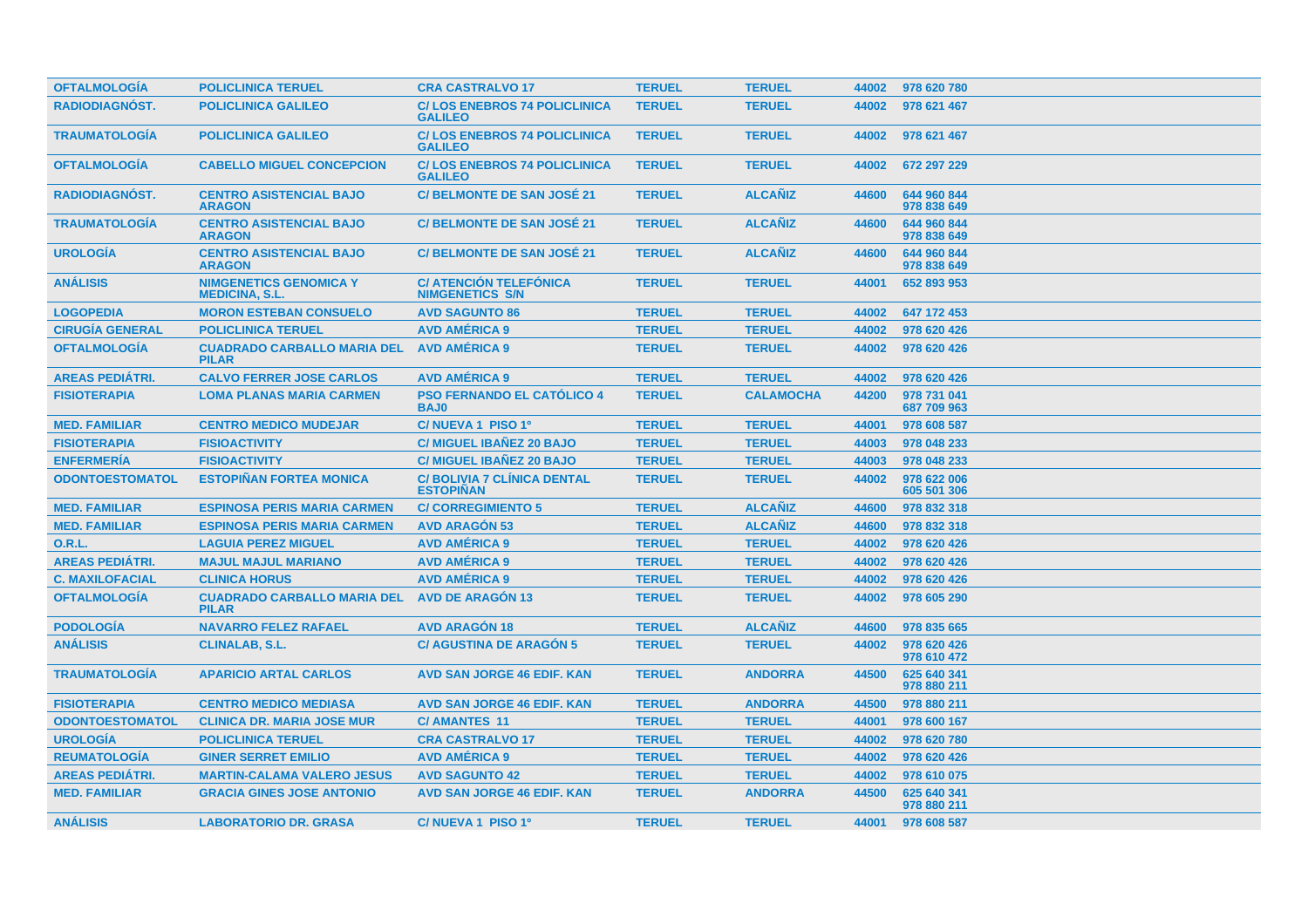| <b>ODONTOESTOMATOL</b> | <b>ESTEBAN MORA JORGE</b>                       | <b>C/ RAMON Y CAJAL 18</b>                                      | <b>TERUEL</b> | <b>TERUEL</b>    | 44001 | 978 602 337                |
|------------------------|-------------------------------------------------|-----------------------------------------------------------------|---------------|------------------|-------|----------------------------|
| <b>DERMATOLOGÍA</b>    | <b>POLICLINICA TERUEL</b>                       | <b>CRA CASTRALVO 17</b>                                         | <b>TERUEL</b> | <b>TERUEL</b>    | 44002 | 978 620 780                |
| <b>CIRUGÍA GENERAL</b> | <b>POLICLINICA TERUEL</b>                       | <b>CRA CASTRALVO 17</b>                                         | <b>TERUEL</b> | <b>TERUEL</b>    | 44002 | 978 620 780                |
| <b>MED. FAMILIAR</b>   | <b>POLICLINICA TERUEL</b>                       | <b>CRA CASTRALVO 17</b>                                         | <b>TERUEL</b> | <b>TERUEL</b>    | 44002 | 978 620 780                |
| <b>CARDIOLOGÍA</b>     | <b>POLICLINICA GALILEO</b>                      | <b>C/LOS ENEBROS 74 POLICLINICA</b><br><b>GALILEO</b>           | <b>TERUEL</b> | <b>TERUEL</b>    | 44002 | 978 621 467                |
| <b>GINECOLOGÍA</b>     | <b>CABEZA VENGOECHEA PEDRO</b><br><b>JOSE</b>   | <b>C/LOS ENEBROS 74 POLICLINICA</b><br><b>GALILEO</b>           | <b>TERUEL</b> | <b>TERUEL</b>    | 44002 | 978 621 467                |
| <b>CIRUGÍA GENERAL</b> | <b>CENTRO ASISTENCIAL BAJO</b><br><b>ARAGON</b> | <b>C/BELMONTE DE SAN JOSÉ 21</b>                                | <b>TERUEL</b> | <b>ALCANIZ</b>   | 44600 | 644 960 844<br>978 838 649 |
| <b>FISIOTERAPIA</b>    | <b>FISYOS</b>                                   | <b>C/ ROSAL 12/14 BAJO IZQUIERDA</b>                            | <b>TERUEL</b> | <b>ANDORRA</b>   | 44500 | 978 085 252<br>625 298 514 |
| <b>MED. FAMILIAR</b>   | <b>JIMENEZ NAVARRO TOMAS</b>                    | <b>C/JOAQUIN ARNAU 10</b>                                       | <b>TERUEL</b> | <b>TERUEL</b>    | 44001 | 978 600 600<br>978 610 884 |
| <b>MED. FAMILIAR</b>   | <b>ESTEBAN GOMEZ GREGORIO LUIS</b>              | <b>AVD RUIZ JARABO 13</b>                                       | <b>TERUEL</b> | <b>TERUEL</b>    | 44002 | 978 620 055                |
| <b>ANESTESIOLOGÍA</b>  | <b>PH ANESTESIA</b>                             | <b>C/ AGUSTINA DE ARAGÓN 5</b>                                  | <b>TERUEL</b> | <b>TERUEL</b>    | 44002 | 610 630 083                |
| <b>PSICOLOGÍA</b>      | <b>SANTOLARIA GOMEZ ROSA ANA</b>                | <b>AVD SAN JORGE 46 EDIF. KAN</b>                               | <b>TERUEL</b> | <b>ANDORRA</b>   | 44500 | 625 640 341<br>978 880 211 |
| <b>PODOLOGIA</b>       | <b>BAETA GALVE ANA</b>                          | <b>C/ PABLO GARGALLO 4 LOCAL</b>                                | <b>TERUEL</b> | <b>ALCAÑIZ</b>   | 44600 | 625 736 825<br>978 871 017 |
| <b>ENFERMERÍA</b>      | <b>CENTRO MEDICO MUDEJAR</b>                    | C/NUEVA 1 PISO 1º                                               | <b>TERUEL</b> | <b>TERUEL</b>    | 44001 | 978 608 587                |
| <b>PSICOLOGÍA</b>      | <b>BOSQUE COMIN DESIREE</b>                     | <b>PLZ ANDORRA 3</b>                                            | <b>TERUEL</b> | <b>ALCAÑIZ</b>   | 44600 | 978 830 852<br>638 416 976 |
| <b>ALERGOLOGIA</b>     | <b>CENTRO ASISTENCIAL BAJO</b><br><b>ARAGON</b> | <b>C/BELMONTE DE SAN JOSÉ 21</b>                                | <b>TERUEL</b> | <b>ALCAÑIZ</b>   | 44600 | 644 960 844<br>978 838 649 |
| <b>CIRUGÍA GENERAL</b> | <b>CLINICA HORUS</b>                            | <b>AVD AMÉRICA 9</b>                                            | <b>TERUEL</b> | <b>TERUEL</b>    | 44002 | 978 620 426                |
| <b>ANESTESIOLOGIA</b>  | <b>CLINICA HORUS</b>                            | <b>AVD AMÉRICA 9</b>                                            | <b>TERUEL</b> | <b>TERUEL</b>    | 44002 | 978 620 426                |
| <b>MED. FAMILIAR</b>   | <b>CIRUGEDA BUJ PATROCINIO</b>                  | <b>C/JOAQUÍN COSTA 21</b>                                       | <b>TERUEL</b> | <b>TERUEL</b>    | 44001 | 978 608 308<br>978 610 375 |
| <b>TERAPIAS RESPIR</b> | <b>AIR LIQUIDE MEDICINAL</b>                    | <b>POL LA PAZ PARC</b>                                          | <b>TERUEL</b> | <b>TERUEL</b>    | 44195 | 902 252 262<br>902 197 125 |
| <b>FISIOTERAPIA</b>    | <b>PALOMAR GARCIA PABLO</b>                     | <b>C/DESVIO 5</b>                                               | <b>TERUEL</b> | <b>CALAMOCHA</b> | 44200 | 978 730 013                |
| <b>PODOLOGÍA</b>       | <b>CENTRO MEDICO MEDIASA</b>                    | <b>AVD SAN JORGE 46 EDIF, KAN</b>                               | <b>TERUEL</b> | <b>ANDORRA</b>   | 44500 | 978 880 211                |
| <b>MED. FAMILIAR</b>   | <b>JIMENEZ NAVARRO TOMAS</b>                    | C/ ATENCION A DOMICILIO.                                        | <b>TERUEL</b> | <b>TERUEL</b>    | 44003 | 900 400 442                |
| <b>GINECOLOGÍA</b>     | <b>POLICLINICA TERUEL</b>                       | <b>CRA CASTRALVO 17</b>                                         | <b>TERUEL</b> | <b>TERUEL</b>    | 44002 | 978 620 780                |
| <b>PSICOLOGÍA</b>      | <b>POLICLINICA TERUEL</b>                       | <b>CRA CASTRALVO 17</b>                                         | <b>TERUEL</b> | <b>TERUEL</b>    | 44002 | 978 620 780                |
| <b>O.R.L.</b>          | <b>POLICLINICA TERUEL</b>                       | <b>CRA CASTRALVO 17</b>                                         | <b>TERUEL</b> | <b>TERUEL</b>    | 44002 | 978 620 780                |
| <b>ENFERMERÍA</b>      | <b>POLICLINICA TERUEL</b>                       | <b>CRA CASTRALVO 17</b>                                         | <b>TERUEL</b> | <b>TERUEL</b>    | 44002 | 978 620 780                |
| <b>ODONTOESTOMATOL</b> | <b>VICENTE OBENSA YOLANDA</b>                   | <b>AVD SAGUNTO 94 BAJO</b>                                      | <b>TERUEL</b> | <b>TERUEL</b>    | 44002 | 978 614 732                |
| <b>REUMATOLOGÍA</b>    | <b>GINER SERRET EMILIO</b>                      | <b>AVD ARAGÓN 10 BAJO - CENTRO</b><br><b>MÉDICO LA TRINIDAD</b> | <b>TERUEL</b> | <b>TERUEL</b>    | 44002 | 978 622 182                |
| <b>FISIOTERAPIA</b>    | <b>MASALUD</b>                                  | <b>C/MONCADA 5</b>                                              | <b>TERUEL</b> | <b>TERUEL</b>    | 44002 | 978 104 667                |
| <b>ANÁLISIS</b>        | <b>LABORATORIO DR. GRASA BIEC</b>               | <b>AVD ARAGÓN 13</b>                                            | <b>TERUEL</b> | <b>TERUEL</b>    | 44002 | 978 608 587<br>978 607 679 |
| <b>AREAS PEDIATRI.</b> | <b>MAJUL MAJUL MARIANO</b>                      | <b>AVD ARAGON 89</b>                                            | <b>TERUEL</b> | <b>ALCAÑIZ</b>   | 44600 | 978 870 261                |
| <b>MED. FAMILIAR</b>   | <b>GIL GASCO MARIA DEL AGUA</b>                 | <b>AVD ARAGÓN 53</b>                                            | <b>TERUEL</b> | <b>ALCAÑIZ</b>   | 44600 | 978 832 318                |
| <b>HOSP, DE DIA</b>    | <b>CLINICA HORUS</b>                            | <b>AVD AMÉRICA 9</b>                                            | <b>TERUEL</b> | <b>TERUEL</b>    | 44002 | 978 620 426                |